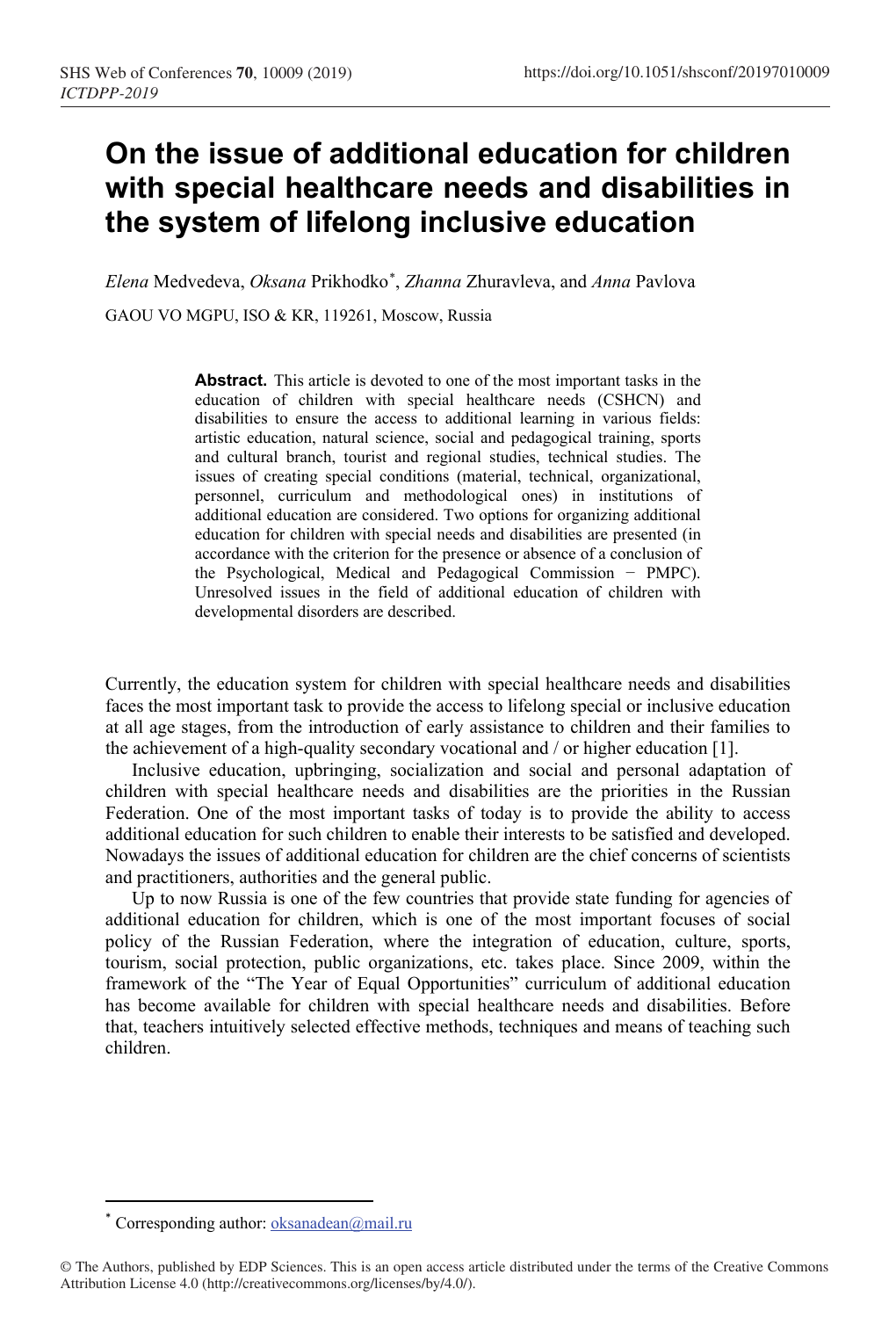Currently the issues of development and increasing the value of additional education in work with children with special healthcare needs and disabilities are being addressed at the State level, as attested to by the update of the legal framework. The following came into force: the Federal Law "On Education in the Russian Federation", the Concept for the Development of Lifelong Learning, the new "Procedure for the Organization and Implementation of Educational Activities under Additional General Education Curricula". A number of activities of national significance took place: the National Project "Education", the Project "Success of Every Child", the Project "Accessible Further Education for Children" and many others.

Children are given the opportunity to attend children's associations in 6 (six) areas: artistic, natural science, social and pedagogical, physical culture and sports, tourist and regional studies, technical trainings. Physical education, sports and art have dominated among children with special healthcare needs and disabilities.

Children's associations have become inclusive and children with different levels of psychophysical, cognitive, speech and personal development, with different capabilities and abilities are involved in them.

The form of additional education organization is optimal for work with children with disabilities, which involves free choice of creative activity, lack of a rigorous system for evaluating the results and outcomes of studying, the variability of the content and forms of organization of education, convenient system of class attendance, the possibility of conducting individual work with the child and forming the basis for a career choice.

The inclusive capacity of contemporary lifelong learning children with special healthcare needs and disabilities is understood as following: any child with special needs can be included in joint activities with peers and teachers while the individual abilities of children are revealed; every child is aware of its significance and value a long as normally developing children are taught empathy, support and mutual assistance. The possibility of successful socialization and social and cultural development in an atmosphere of equality, cooperation, productive communication is carried out.

On the one hand the advantage of additional education for students with disabilities is seen due to the free choice of the activity type that children like. On the other hand its strength lies in the variability of the forms and contents of the educational process, its flexibility and mobility. In some cases, additional education helps children to compensate their school failures with the help of achievements in additional education.

Children with special healthcare needs and disabilities can receive additional education in the kindergarten, school, in the organizations of additional education, leisure centers, clubs, libraries, etc. Most of the children study in general developmental curricula. In the absence of medical contraindications, they will be able to master the pre-professional curriculum, which allows identifying talented children among students with special healthcare needs and disabilities, for whom this type of activity (primarily in the field of art, physical education and sports) may subsequently become the only opportunity for their professional self-determination.

A number of studies have been devoted to the issues of additional education for children with special healthcare needs and disabilities (S. Alekhina, O. Butorina, O. Vitvar, A. Volkov, V. Golovanov, E. Dikaeva, I. Drobakhina, J. Zhuravleva, O. Zabolotskikh, I. Markevich, E. Medvedeva, A. Pavlova, I. Solovieva and others). Their analysis of the studies has showed that this problem is presented to a greater extent in pedagogical works, rather than psychological ones. Despite the development of a system of training, education and development of children with disabilities, some issues are not well understood. This concerns the peculiarities of including such children in joint activities with normally developing peers in the context of further education. It is required to address the issues of development and testing of the content, methods and techniques of teaching, forms of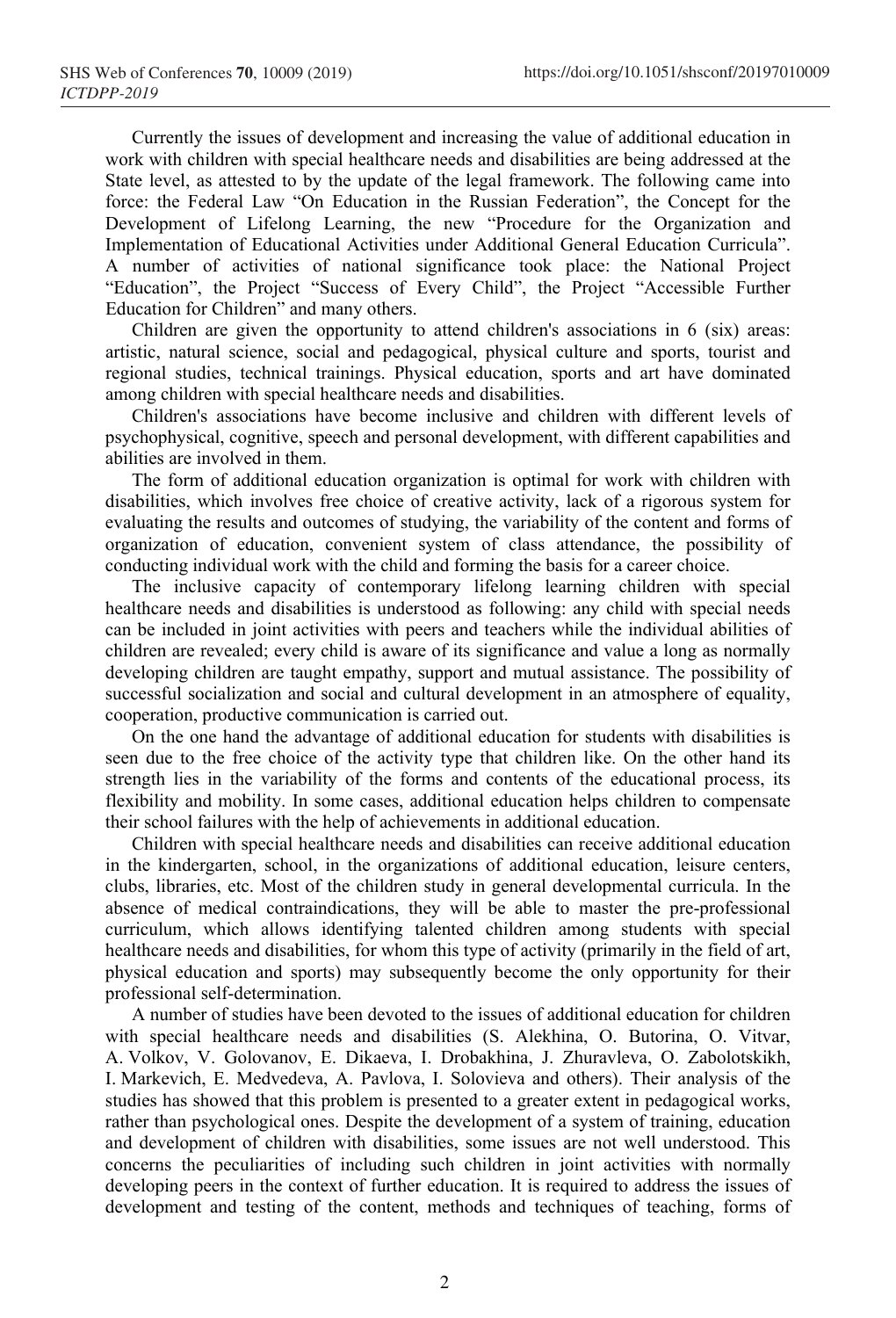personal development of children. It is necessary to search and identify the most effective psychological and pedagogical technologies etc, in the field of additional education [2].

It should be stressed that the priority in the additional education of children with disabilities is not the mastery of specific knowledge, but the ability to apply this knowledge successfully in social and life situations. First of all, this is the personal outcomes of children with disabilities. These include adaptation of the child to new conditions, satisfaction from their activities, increase in creative activity, display of initiative and curiosity, the establishment of productive collaboration with peers and teachers, tolerance towards others, development of vital, social competencies, such as autonomy, responsibility, the ability to be interested in others and taking part in their lives and the ability to set goals and achieve them.

In accordance with the Federal Law on Education, today each organization must meet the special needs and create special conditions, necessary for children with disabilities to master any curriculum.

Traditionally there are two typical approaches of organizing additional education (in accordance with the criterion for the presence or absence of a conclusion of the Psychological, Medical and Pedagogical Commission − PMPC). According to the first option, a child does not have a conclusion of PMPC or an individual rehabilitation program when admitted to institutions of additional education for children with special healthcare needs. In this case, it is advisable to obtain all the relevant information about the disorders from the parents or legal representatives of the child. Therefore this option should be characterized as of spontaneous integration, not inclusion.

The second scenario deals with the presence of the PMPC conclusion or an individual rehabilitation program with recommendations made on creating special educational conditions. This includes material and technical conditions, which involve creating an accessible architectural environment, organization of a workplace with special equipment for children with disabilities. Unfortunately, not all institutions of additional education have created a barrier-free environment.

Apart from the legal support of the educational process and creating appropriate financial and economic conditions organizational conditions also imply provision of real psychological and pedagogical support for all participants in the educational process. Furthermore that includes distance learning of handicapped children, creating a correctional and developmental environment, access to the information on the website of the specialized educational institution for children their parents (the websites of many regional model centers do not correspond the needs of children with disabilities and their families, which makes it difficult for parents to find the necessary information), creating an atmosphere of emotional comfort.

We will address in more detail to the psychological and pedagogical support in the absence of which the cognitive and personal development of such children will be arduous. Psychological and pedagogical support is a holistic, interconnected system, including variable correctional technologies and increasing the effectiveness of social adaptation of children with developmental problems. It helps to increase the level of their upbringing, personal development and successful socialization. Synergy of teachers and tutors of additional education, psychologists, parents and the administration of educational organization is vital for the successful assistance to the child at all age stages [3].

The main role in organizing the assistance belongs to a psychologist, however not all organizations of additional education has one on a full-time position. Unfortunately, there is a lack of other specialists such as speech pathologists, speech therapists, social educators, etc. in organizations of additional education. Beyond determining the level of development of each child a psychologist specifies the methods and directions of correctional work, coordinates the activities of all participants of educational process. The assistance is carried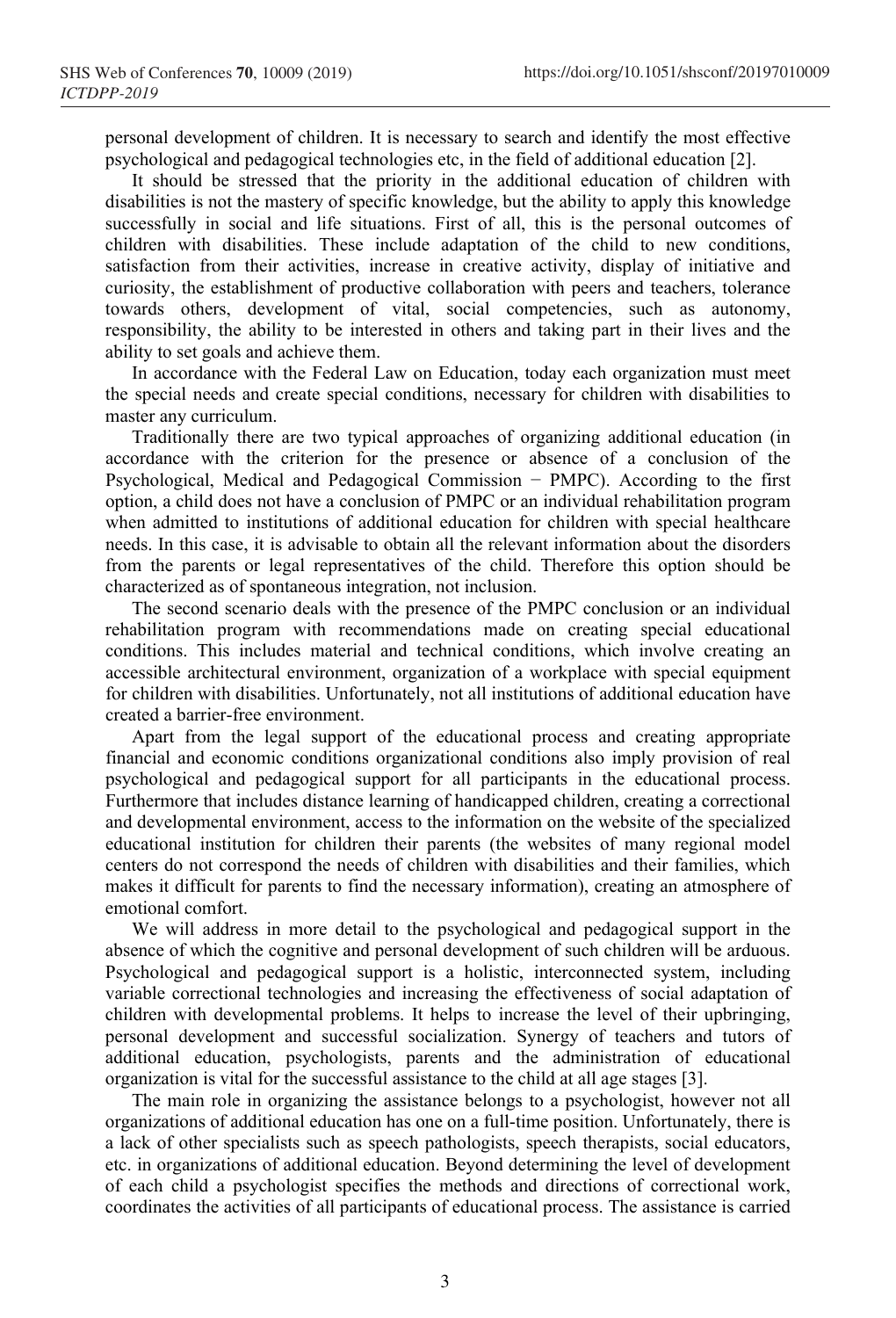out in the framework of measures organized the psychologist and during the classes of teachers of additional education. All the positive results achieved by children are recorded by parents and the immediate social environment. The main principles of this process are priority interests of the assisted, sustainability of assist, its focus, system and flexibility, a complex approach, consistency at different levels of education, network collaboration and recommendations of specialists involved in the assist [1].

Personnel conditions are considered realized if psychological and pedagogical consultations function steadily in the institution of additional education. Amongst other things teachers of additional education need to complete advanced training courses (at least 72 hours) or to master a professional retraining program on the issues of education, raising children with disabilities. The analysis of psychological and pedagogical research (S. Alekhina, T. Belyakova, V. Golovanov, S. Seryakova and others), as well as our personal practical experience has showed insufficient awareness of teachers of additional education about the specific features of development children with special healthcare needs and disabilities, on methods and technologies for corrective work with children of various nosologies, on the development and adaptation of an additional general curriculum. Understanding the specifics of violations, knowledge of the actual and potential abilities of children will help them to be accepted and feel success in a pleasant and attractive activity and to increase the professional competence of additional education teachers [4]. The teacher needs special knowledge, psychological and methodological support, and constant professional interaction with colleagues who have such experience. The staff of the institution of additional education should include a psychologist, a speech pathologist, a speech therapist and a tutor. There should be collaboration of all the specialists involved in the assistance, an additional education teacher and parents. It results in the mutual enrichment and complementarity of each participant, which helps to optimize the pedagogical process in the context of inclusive additional education.

The curriculum and methodological conditions include the development of adapted additional curricula for children with disabilities and educational and methodological equipment of the educational process. Currently, in most additional general educational curricula, there is no correctional aspect: correctional goals and objectives are not highlighted, the principles of special psychology and pedagogy are not taken into account, methods, work directions, means, measures, technologies that need to be used when working with children with disabilities are not described. It is important to take into account the specific laws of development and special educational needs for different types of dysontogenesis, because the tactics of the approach to each child, the choice and creation of special conditions for children of various categories of developmental disorders depend on this. The specific features of the correctional orientation when working with such children are not always taken into account in the curriculum and scientific and methodological support of the educational process while planning to provide an opportunity for children with disabilities to join children clubs [4].

One of the unresolved issues in the field of additional education is the lack of consensus for medical recommendations with indications / contraindications for classes and exercise regimen. Parents of children with disabilities, teachers of additional education could use this information when choosing a direction, curriculum when entering an institution of additional education, taking into account the interest of the child and his real capabilities, drawing up a specific educational and developmental route for each student.

Institutions of additional education at the regional level have gained some experience working with children with special healthcare needs and children with disabilities. This is evidenced by the statistics of the effectiveness of measures (annual increase in winners, laureates, diploma winners, champions of various levels of contests, festivals, sports and athletics competitions, competitions, etc.).